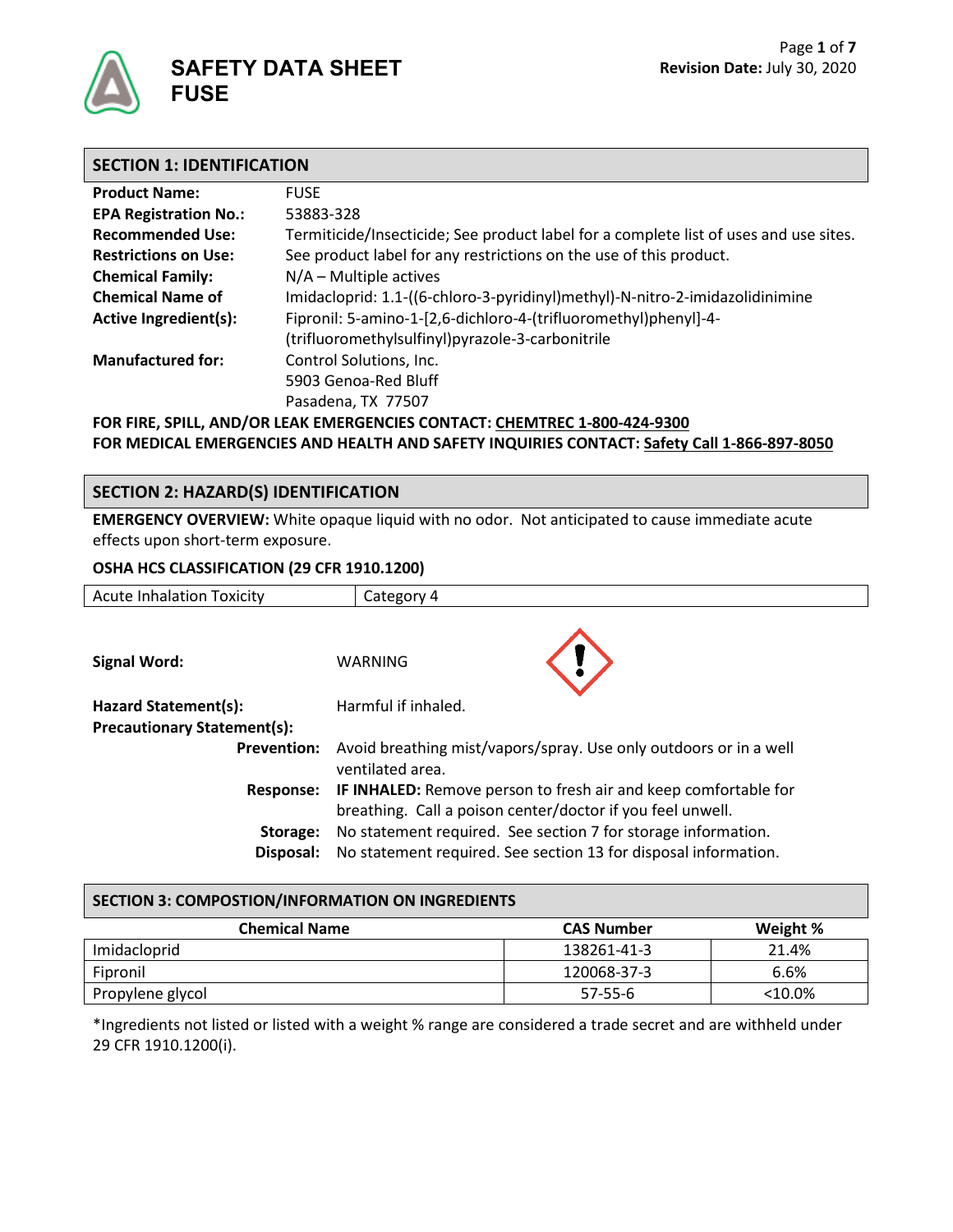|              | <b>SECTION 4: FIRST AID MEASURES</b>                                                                 |
|--------------|------------------------------------------------------------------------------------------------------|
| IF IN EYES:  | Hold eye open and rinse slowly and gently with water for 15 to 20 minutes. Remove contact            |
|              | lenses, if present, after the first 5 minutes; then continue rinsing eye. Call a poison control      |
|              | center or doctor for treatment advice.                                                               |
| IF ON SKIN:  | Take off contaminated clothing. Rinse skin immediately with plenty of water for 15 to 20             |
|              | minutes. Call a poison control center or doctor for treatment advice.                                |
| IF INHALED:  | Move person to fresh air. If person is not breathing, call 911 or an ambulance; then give            |
|              | artificial respiration, preferably mouth-to-mouth if possible. Call a poison control center or       |
|              | doctor for further treatment advice.                                                                 |
| IF INGESTED: | Call a poison control center or doctor immediately for treatment advice. Have person sip a           |
|              | glass of water if able to swallow. Do not induce vomiting unless told to do so by a poison           |
|              | control center or doctor. Do not give anything by mouth to an unconscious person.                    |
|              | Note to Physician: There is no specific antidote All treatment should be based on observed signs and |

**Note to Physician:** There is no specific antidote. All treatment should be based on observed signs and symptoms of distress in the patient. Overexposure to materials other than this product may have occurred. In severe cases of overexposure by oral ingestion, lethargy, muscle tremors, and in extreme cases, possibly convulsions may occur.

**Most important symptoms/effects, acute and delayed:** None known

# **SECTION 5: FIRE-FIGHTING MEASURES**

| <b>Suitable Extinguishing Media:</b><br><b>Unsuitable Extinguishing Media:</b> | Foam, dry chemical, carbon dioxide or water spray<br>Water jet                                                                                                                                                                                                                                                                                                          |
|--------------------------------------------------------------------------------|-------------------------------------------------------------------------------------------------------------------------------------------------------------------------------------------------------------------------------------------------------------------------------------------------------------------------------------------------------------------------|
| <b>Hazardous Combustion Products:</b>                                          | Thermal decomposition may produce toxic oxides of carbon, nitrogen,<br>phosphorous and potassium. Hydrogen chloride and hydrogen cyanide<br>may also be released.                                                                                                                                                                                                       |
| <b>Special Protective Equipment &amp;</b><br><b>Precautions:</b>               | Evacuate area and fight fire upwind from a safe distance to avoid<br>hazardous vapors and decomposition products. Foam and/or dry<br>chemical are preferred to minimize environmental contamination. If<br>water is used, dike and collect water to prevent run-off. Wear self-<br>contained breathing apparatus and full fire-fighting turn-out gear<br>(Bunker gear). |
| <b>Unusual Fire &amp; Explosion</b><br>Hazards:                                | None known                                                                                                                                                                                                                                                                                                                                                              |

#### **SECTION 6: ACCIDENTAL RELEASE MEASURES**

| <b>Personal Precautions:</b>      | See Section 8 for personal protection equipment.                                                                                                                                                                                                                                                                                                                                 |
|-----------------------------------|----------------------------------------------------------------------------------------------------------------------------------------------------------------------------------------------------------------------------------------------------------------------------------------------------------------------------------------------------------------------------------|
| <b>Environmental Precautions:</b> | Keep spilled material and any rinsate from contaminating soil or from entering<br>sewage and drainage systems and bodies of water.                                                                                                                                                                                                                                               |
| <b>Methods for Containment:</b>   | Isolate the spill area. Keep unnecessary and unprotected personnel from<br>entering. Absorb small spills with sand, vermiculite or other inert absorbent.<br>Dike large spills using absorbent or impervious material such as clay or sand.<br>Recover and contain as much free liquid as possible for reuse. Allow absorbed<br>material to solidify and scrape up for disposal. |
| <b>Methods for Clean-up:</b>      | Place contaminated material in appropriate container for disposal. After<br>removal, flush contaminated area thoroughly with water. Pick up wash liquid                                                                                                                                                                                                                          |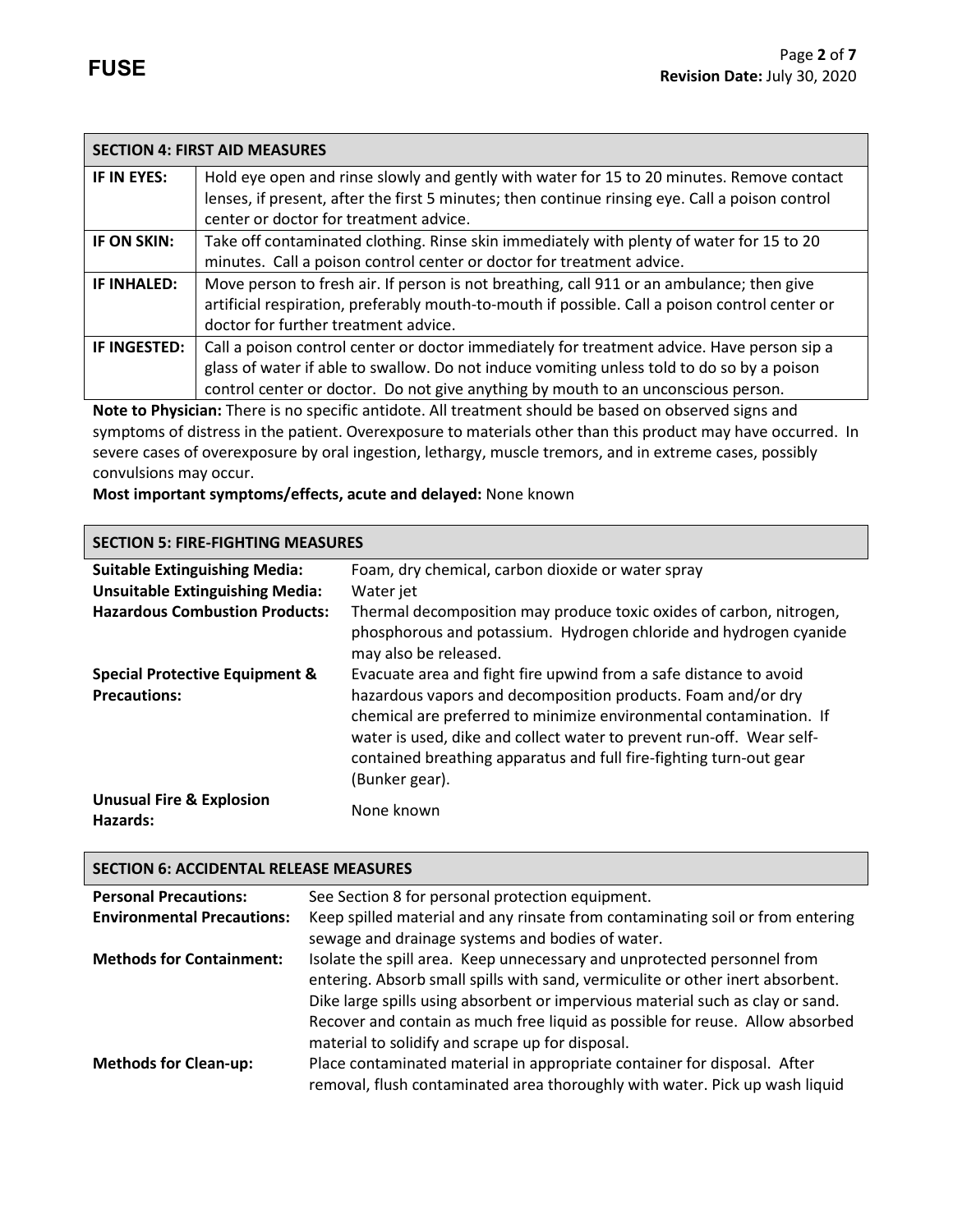with additional absorbent and place in a disposable container. Do not put spilled material back in the original container.

## **Other Information:** None known

#### **SECTION 7: HANDLING AND STORAGE**

- **Handling:** RECOMMENDATIONS ARE INTENDED FOR MANUFACTURING, PACKAGING AND COMMERCIAL BLENDING WORKERS. PESTICIDE APPLICATORS AND WORKERS must refer to the product label and Directions for Use attached to the product for Agricultural Use Requirements in accordance with the EPA Worker Protection Standard 40 CFR part 170.Handle and open container in a manner as to prevent spillage. Do not eat, drink or smoke while handling this product. Immediately wash off accidental splashes of the concentrate or spray mixture from skin, clothing and out of eyes.
- **Storage: See pesticide label for full information on product storage.** Do not contaminate water, food or feed by storage of this product. Store away from sources of heat, out of direct sunlight and away from incompatible materials. Pesticides should be stored in secured areas away from children and animals.

Storage Temperature (Min/Max): Not determined **Product Incompatibilities:** None known

#### **SECTION 8: EXPOSURE CONTROLS/PERSONAL PROTECTION**

**Users of a pesticide product must refer to the product label for personal protective equipment requirements.**

#### **Exposure Guidelines:**

| <b>COMPONENT</b>     | OSHA PEL | <b>ACGIH TLV</b> | <b>NIOSH REL</b> |
|----------------------|----------|------------------|------------------|
| No components listed |          |                  |                  |

| <b>Engineering Controls:</b>      | Provide general or local exhaust ventilation systems to maintain airborne<br>concentrations below OSHA PELs or other specified exposure limits. Local exhaust<br>ventilation is preferred.                                                                                                                                                                                                                                                                                                                                                              |
|-----------------------------------|---------------------------------------------------------------------------------------------------------------------------------------------------------------------------------------------------------------------------------------------------------------------------------------------------------------------------------------------------------------------------------------------------------------------------------------------------------------------------------------------------------------------------------------------------------|
| <b>Respiratory Protection:</b>    | In areas of poor ventilation, use a NIOSH approved respirator with<br>cartridges/canisters approved for pesticides.                                                                                                                                                                                                                                                                                                                                                                                                                                     |
| <b>Eye Protection:</b>            | Chemical goggles or safety glasses and full-face shield.                                                                                                                                                                                                                                                                                                                                                                                                                                                                                                |
| <b>Protective Gloves:</b>         | Chemical-resistant gloves such as barrier laminate, butyl rubber, nitrile,<br>neoprene rubber, polyvinyl chloride (PVC) or Viton.                                                                                                                                                                                                                                                                                                                                                                                                                       |
| <b>Other Protective Clothing:</b> | Long-sleeved shirt, long pants and chemical resistant footwear plus socks.                                                                                                                                                                                                                                                                                                                                                                                                                                                                              |
| <b>General Safety Measures:</b>   | Wash hands before eating, drinking, chewing gum, using tobacco, or using<br>the toilet. Remove clothing immediately after handling this product. Wash<br>outside of gloves before removing. Discard clothing and other absorbent<br>materials that have been drenched or heavily contaminated with this<br>product's concentrate. Do not reuse them. Follow manufacturer's<br>instructions for cleaning and maintaining PPE. If no such instructions for<br>washables, use detergent and hot water. Keep and wash PPE separately<br>from other laundry. |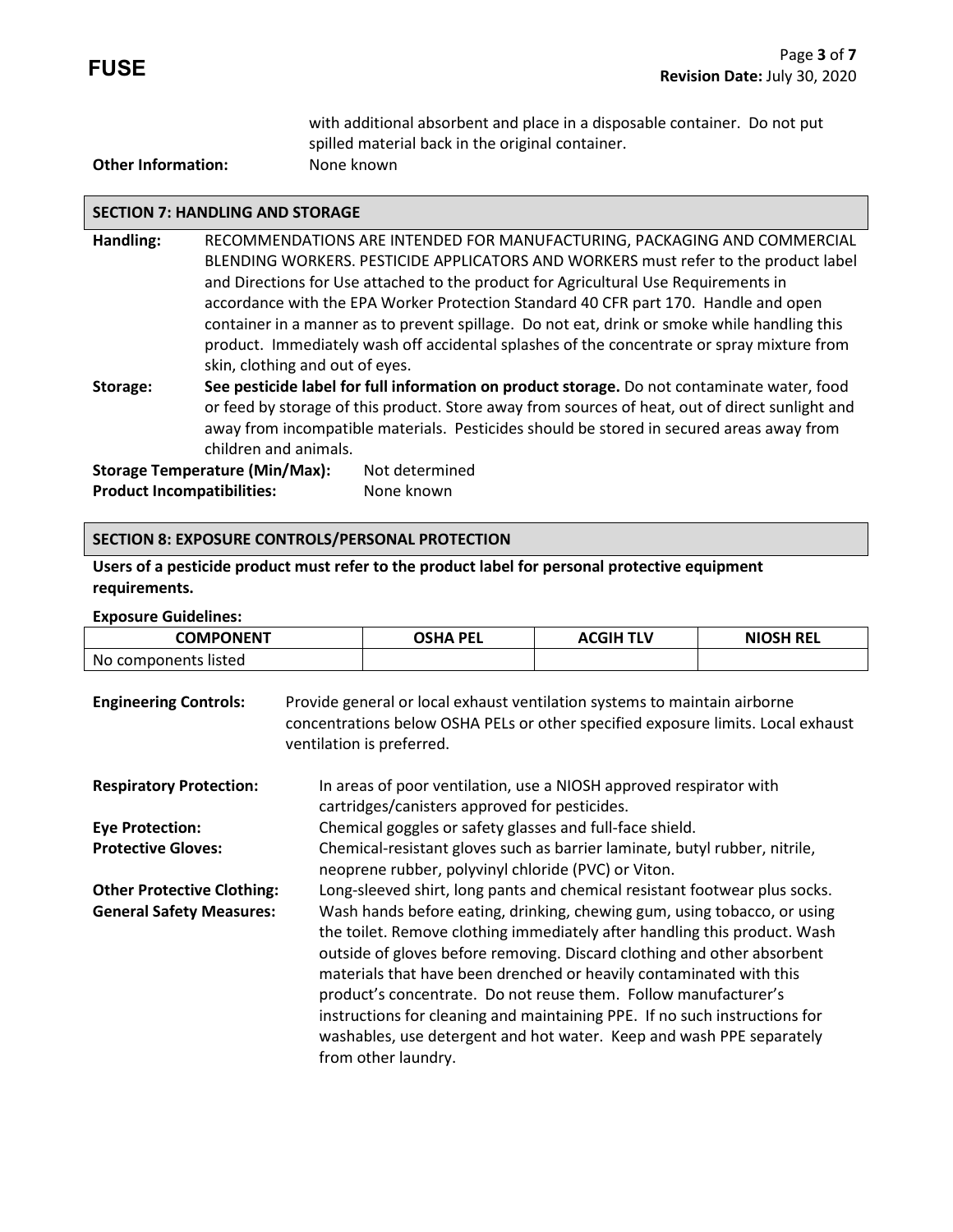| <b>SECTION 9: PHYSICAL AND CHEMICAL PROPERTIES</b> |                       |                                         |                   |
|----------------------------------------------------|-----------------------|-----------------------------------------|-------------------|
| Appearance:                                        | White opaque liquid   | <b>Upper/Lower Flammability Limits:</b> | Not determined    |
| Odor:                                              | None                  | <b>Vapor Pressure:</b>                  | Not determined    |
| <b>Odor Threshold:</b>                             | Not determined        | <b>Vapor Density:</b>                   | Not determined    |
| pH (1% dispersion):                                | 6.25 @ $25^{\circ}$ C | Relative Density (@24°C):               | $1.134$ (typical) |
| <b>Melting /Freezing Point:</b>                    | Not determined        | Solubility:                             | Not determined    |
| <b>Boiling Point/Range:</b>                        | Not determined        | <b>Partition Coefficient:</b>           | Not determined    |
| <b>Flash Point:</b>                                | Not applicable        | <b>Auto-ignition Temperature:</b>       | Not determined    |
| <b>Evaporation Rate:</b>                           | Not determined        | <b>Decomposition Temperature:</b>       | Not determined    |
| <b>Flammability:</b>                               | Not applicable        | <b>Viscosity:</b>                       | 140.22 cSt @ 20°C |

| <b>SECTION 10: STABILITY AND REACTIVITY</b> |                                                            |  |
|---------------------------------------------|------------------------------------------------------------|--|
| <b>Reactivity:</b>                          | No hazardous chemical reactions known.                     |  |
| <b>Chemical Stability:</b>                  | Stable under normal storage and handling conditions.       |  |
| <b>Possibility of Hazardous Reactions:</b>  | No potential for hazardous reactions known.                |  |
| <b>Conditions to Avoid:</b>                 | <b>Excessive heat</b>                                      |  |
| <b>Incompatible Materials:</b>              | None known                                                 |  |
| <b>Hazardous Decomposition Products:</b>    | Thermal decomposition may produce toxic oxides of carbon,  |  |
|                                             | nitrogen, phosphorous and potassium. Hydrogen chloride and |  |
|                                             | hydrogen cyanide may also be released.                     |  |

| <b>SECTION 11: TOXICOLOGICAL INFORMATION</b>                |                                                                                                                                                                                                                                                                                                                                                                                                                                                                                                                                                                |  |
|-------------------------------------------------------------|----------------------------------------------------------------------------------------------------------------------------------------------------------------------------------------------------------------------------------------------------------------------------------------------------------------------------------------------------------------------------------------------------------------------------------------------------------------------------------------------------------------------------------------------------------------|--|
| <b>Likely Routes of Exposure:</b>                           | Eye contact, Skin contact, Inhalation, Ingestion                                                                                                                                                                                                                                                                                                                                                                                                                                                                                                               |  |
| <b>Symptoms of Exposure:</b>                                |                                                                                                                                                                                                                                                                                                                                                                                                                                                                                                                                                                |  |
| Oral LD <sub>50</sub> :                                     | $2,772$ mg/kg (rat)                                                                                                                                                                                                                                                                                                                                                                                                                                                                                                                                            |  |
| Dermal LD <sub>50</sub> :                                   | >5,050 mg/kg (rat)                                                                                                                                                                                                                                                                                                                                                                                                                                                                                                                                             |  |
| Inhalation LC <sub>50</sub> :                               | $>2.11$ mg/L (4-hour)(rat)                                                                                                                                                                                                                                                                                                                                                                                                                                                                                                                                     |  |
| <b>Eye Irritation/Damage:</b>                               | No positive effects at any time after treatment based upon a study in rabbits.                                                                                                                                                                                                                                                                                                                                                                                                                                                                                 |  |
| <b>Skin Corrosion/Irritation:</b>                           | No erythema or edema observed at any time after treatment based upon a                                                                                                                                                                                                                                                                                                                                                                                                                                                                                         |  |
|                                                             | study in rabbits.                                                                                                                                                                                                                                                                                                                                                                                                                                                                                                                                              |  |
| <b>Skin Sensitization:</b>                                  | Non-sensitizer                                                                                                                                                                                                                                                                                                                                                                                                                                                                                                                                                 |  |
| <b>Chronic/Subchronic Toxicity:</b><br><b>Mutagenicity:</b> | Imidacloprid Technical: 2-year feeding study in rats resulted in an NOEL of<br>100 ppm; 1-year feeding study in dogs resulted in an NOEL of 1,250 ppm.<br>Imidacloprid Technical: In a battery of 23 laboratory mutagenicity assays,<br>imidacloprid tested negative for mutagenic effects in all but two of the<br>assays. It did test positive for causing changes in chromosomes in human<br>lymphocytes, as well as testing positive for genotoxicity in Chinese hamster<br>ovary cells. Taken collectively, the data demonstrate that imidacloprid is not |  |
|                                                             | mutagenic.                                                                                                                                                                                                                                                                                                                                                                                                                                                                                                                                                     |  |
| <b>Reproductive Toxicity:</b>                               | Imidacloprid Technical: NOEL 100 ppm (8 mg/kg/day)(rat)                                                                                                                                                                                                                                                                                                                                                                                                                                                                                                        |  |
| <b>Neurotoxicity:</b>                                       | No data available                                                                                                                                                                                                                                                                                                                                                                                                                                                                                                                                              |  |
| <b>Target Organs:</b>                                       | Imidacloprid Technical: Thyroid lesions at very high doses in rats.                                                                                                                                                                                                                                                                                                                                                                                                                                                                                            |  |
| <b>Aspiration Hazard:</b>                                   | Not anticipated to be an aspiration hazard.                                                                                                                                                                                                                                                                                                                                                                                                                                                                                                                    |  |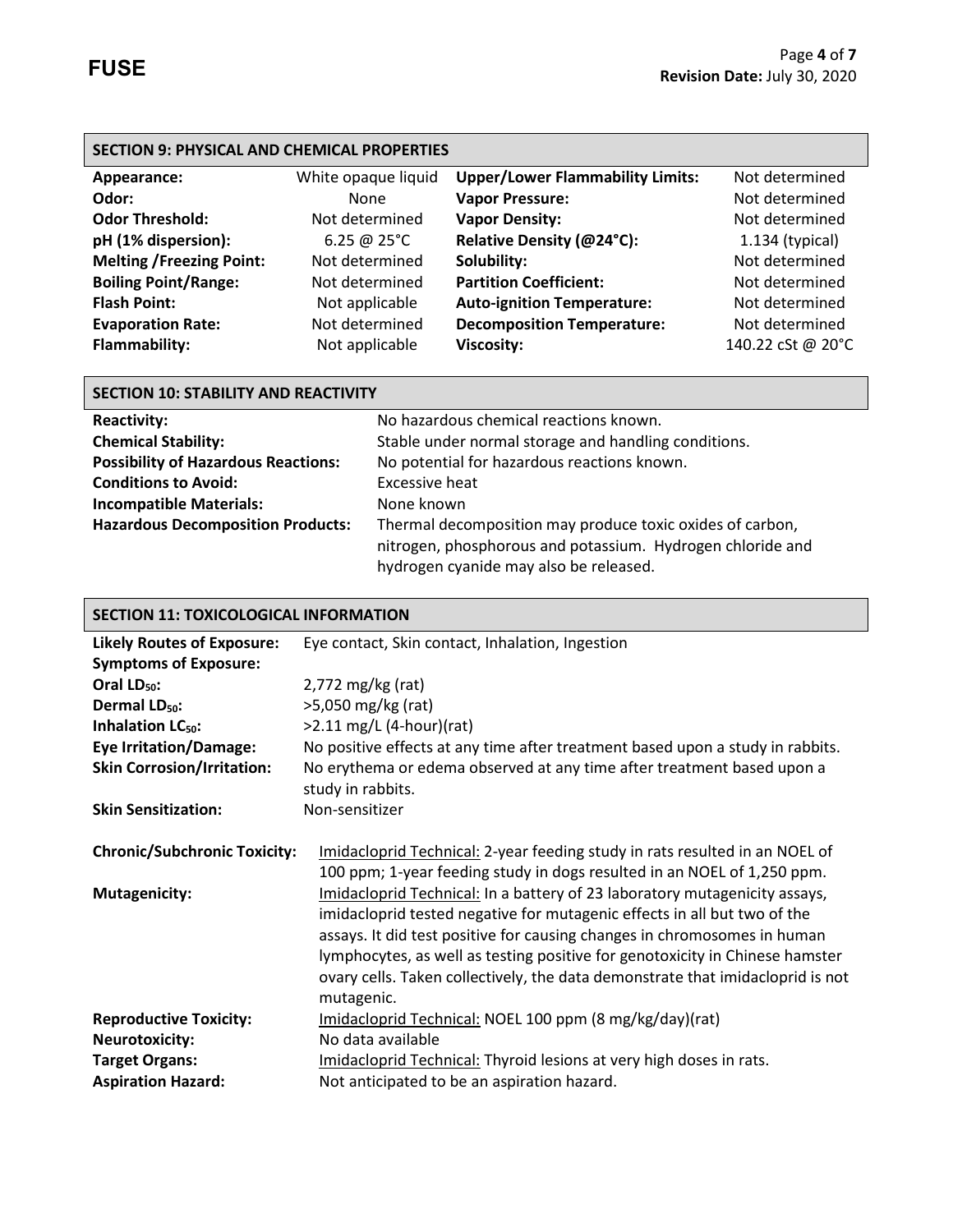| Carcinogenicity:     | Imidacloprid Technical: There were no carcinogenic effects in a 2-year<br>carcinogenicity study in rats fed up to 1,800 ppm imidacloprid.<br>Fipronil Technical: The EPA has classified fipronil as a Group C - Possible<br>Human Carcinogen based upon laboratory animal studies (increased thyroid                                 |             |            |             |
|----------------------|--------------------------------------------------------------------------------------------------------------------------------------------------------------------------------------------------------------------------------------------------------------------------------------------------------------------------------------|-------------|------------|-------------|
|                      | tumors in male and female rats). Humans and rats have the same mechanism<br>of action which produced fipronil-induced thyroid tumors in the rat;<br>however, the rat appears to be more highly sensitive than humans.<br>Therefore, the fipronil-induced rat thyroid tumors are not considered<br>suggestive of a human health risk. |             |            |             |
| <b>Chemical Name</b> | <b>ACGIH</b>                                                                                                                                                                                                                                                                                                                         | <b>IARC</b> | <b>NTP</b> | <b>OSHA</b> |

# **SECTION 12: ECOLOGICAL INFORMATION**

No components listed

# **Environmental Hazards Statement from FIFRA Regulated Pesticide Label:**

This product is toxic to birds and fish and highly toxic to aquatic invertebrates. Do not apply directly to water, to areas where surface water is present or to intertidal areas below the mean high water mark. Runoff from treated areas may be hazardous to aquatic organisms in neighboring areas. Do not contaminated water when disposing of equipment washwaters.

This product is highly toxic to bees exposed to direct treatment or residues on blooming crops/plants or weeds. Do not apply this product or allow it to drift to blooming crops/plants or weeds if bees are foraging in the treatment area.

This chemical demonstrates the properties and characteristics associated with chemicals detected in groundwater. The use of this chemical in areas were soils are permeable, particularly where the water table is shallow, may result in groundwater contamination.

| <b>ECOTOXICITY DATA:</b>              | Data presented below is on the fipronil technical product. |
|---------------------------------------|------------------------------------------------------------|
| <b>Fish Toxicity:</b>                 | Zebra fish: 96-hour $LC_{50} = 0.071$ mg/L                 |
| <b>Aquatic Invertebrate Toxicity:</b> | Daphnia magna: 96-hour EC <sub>50</sub> < 0.1 mg/L         |
| <b>Aquatic Plant Toxicity:</b>        | P. subcapitata: $EC_{50} = 3.0$ mg/L                       |
| <b>Avian Toxicity:</b>                | Japanese quail: $LD_{50} = 148.5$ mg/kg                    |
| <b>Honeybee Toxicity:</b>             | Oral $LD_{50} = 0.003 \mu g / bee$                         |

## **ENVIRONMENTAL EFFECTS:**

| <b>Persistence and Degradability:</b> | No data available |
|---------------------------------------|-------------------|
| <b>Bioaccumulation:</b>               | No data available |
| Mobility:                             | No data available |
| <b>Other Adverse Effects:</b>         | No data available |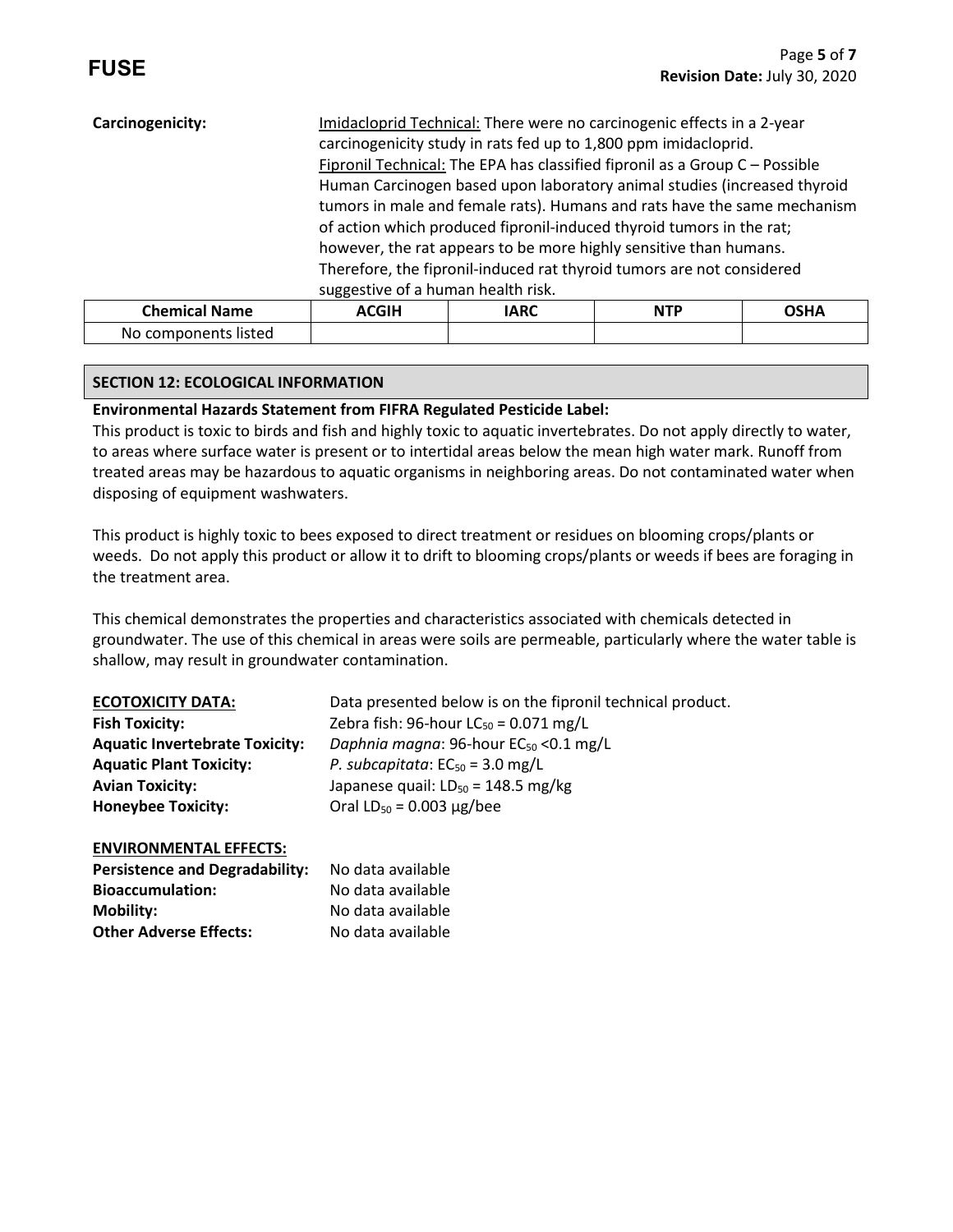# **SECTION 13: DISPOSAL CONSIDERATIONS**

| <b>Waste Disposal:</b>       | Refer to the pesticide label for full information on disposal. Pesticide wastes are   |  |
|------------------------------|---------------------------------------------------------------------------------------|--|
|                              | toxic. Improper disposal of unused pesticide, spray mixture, or rinse water is a      |  |
|                              | violation of Federal law. If these wastes cannot be used according to label           |  |
|                              | instructions, contact your State Pesticide or Environmental Control Agency or the     |  |
|                              | Hazardous Waste representative at the nearest EPA Regional Office for guidance in     |  |
|                              | proper disposal methods.                                                              |  |
| <b>Container Disposal:</b>   | Refer to the pesticide label for full information on disposal. When possible, triple  |  |
|                              | rinse the container and offer for recycling if available.                             |  |
| <b>RCRA Characteristics:</b> | It is the responsibility of the individual disposing of this product to determine the |  |
|                              | RCRA classification and hazard status of the waste.                                   |  |

| <b>SECTION 14: TRANSPORTATION INFORMATION</b> |                                                                                  |  |
|-----------------------------------------------|----------------------------------------------------------------------------------|--|
| <b>DOT</b><br>(Ground):                       | Not regulated                                                                    |  |
| <b>IMDG</b><br>(Sea):                         | UN3082, Environmentally hazardous substance, liquid, n.o.s. (Fipronil), 9, PGIII |  |
| <b>IATA</b><br>(Air):                         | UN3082, Environmentally hazardous substance, liquid, n.o.s. (Fipronil), 9, PGIII |  |

# **SECTION 15: REGULATORY INFORMATION**

**Labeling Requirements Under FIFRA:** This chemical is a pesticide product registered by the Environmental Protection Agency and is subject to certain labeling requirements under federal pesticide law. These requirements differ from the classification criteria and hazard information required for safety data sheets and for workplace labels of non-pesticide chemicals. Following is the hazard information as required on the pesticide label:

## CAUTION

Harmful if swallowed, absorbed through skin or inhaled. Do not get in eyes, on skin or on clothing. Do not breathe spray mist. Wash thoroughly with soap and water after handling and before eating, drinking, chewing gum, or using tobacco. Remove and wash contaminated clothing before reuse.

**TSCA Inventory:** This product is exempt from TSCA inventory listing requirements as it is solely for FIFRA regulated use.

## **SARA Title III Information:**

# **Section 302 – Extremely hazardous substances:** None

**Section 311/312 – Hazard Categories:** Acute (Immediate)  **Section 313 –** This product contains a chemical or chemicals which are subject to the reporting requirements of the Act and Title 40 of the Code of Federal Regulations, Part 372:

| <b>Chemical Name</b> | <b>CAS Number</b> | Weight % | SARA 313 - Threshold<br>Values (lbs) |
|----------------------|-------------------|----------|--------------------------------------|
| None listed          |                   |          |                                      |